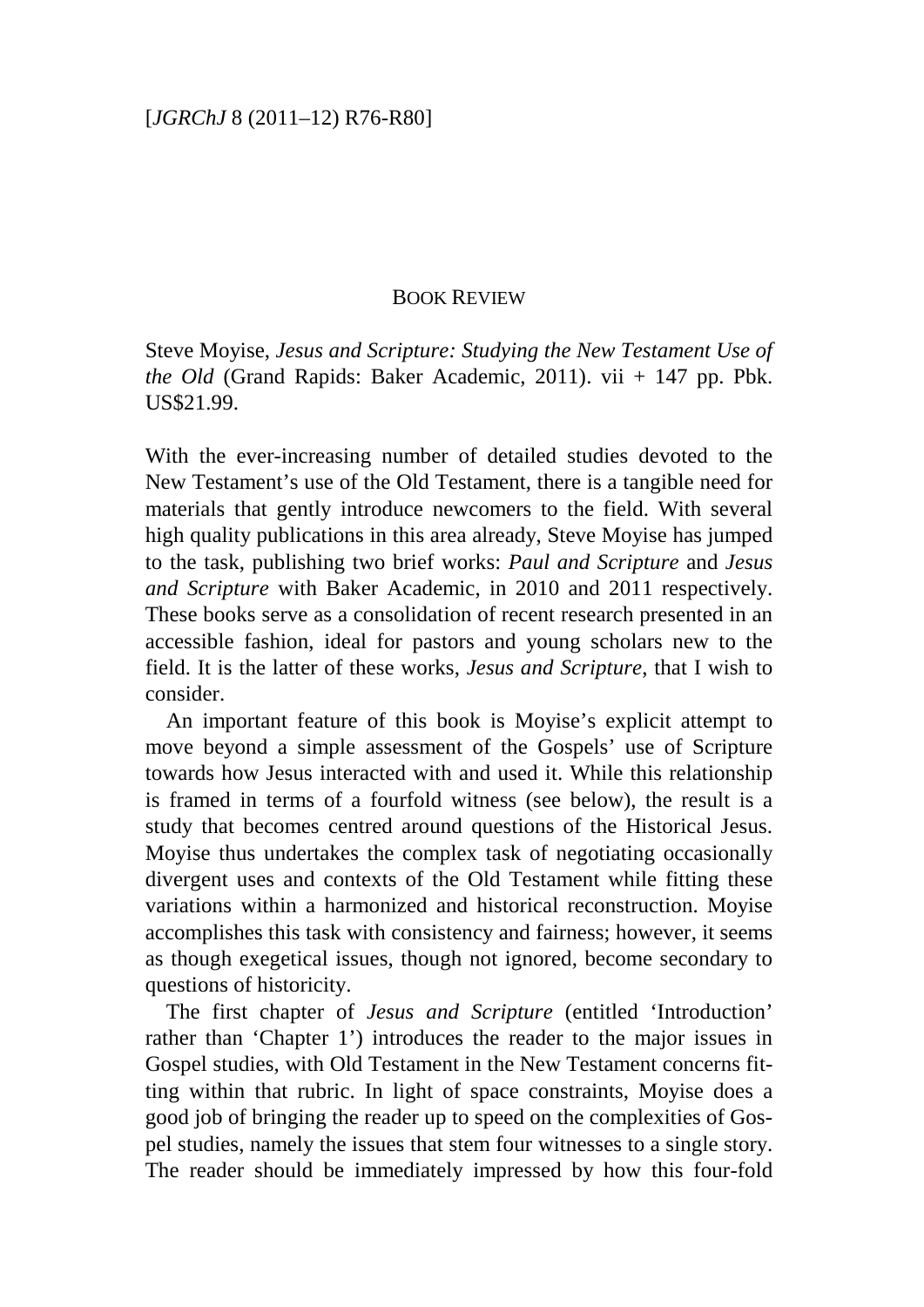witness affects readings of Old Testament use through the example of divergent quotations of the 'greatest commandment' in Mark and Luke (Mark places these quotations in Jesus' mouth while Luke places them in the mouth of a lawyer). A brief description of the Synoptic problem follows at this point, through the lens of three divergent perspectives: maximalist, moderate and minimalist. These receive further treatment in subsequent chapters. Source-criticism takes a prominent role here vis-à-vis Markan priority (including Q, L and M), though at times Moyise succumbs to oversimplification in these areas (for example, he seems to imply that early necessarily means more reliable).

Chapters 1, 2 and 3 focus on each of the Synoptics' portrayal of Jesus and his interaction with Scripture. As discussed in his introduction, Moyise assumes a three-fold division of the Hebrew Scriptures: Law, Prophets and Writings. These major divisions form sub-sections in each chapter addressing how Jesus—as recounted in each Gospel interacts with the books of the Law, with the Prophets and with the Writings. Moyise's emphasis on Jesus is evidenced here as Old Testament use by the Gospel writer or other secondary characters receive little to no treatment.

Moyise asks some rather surprising questions in his analysis. For example, his concern is not necessarily with what version of the Law was used (Hebrew, LXX, other), how Jesus' use of a quotation or allusion aided in his proclamation, etc., but instead focuses on questions of authority and Jesus' relationship to the Law as a teacher (i.e. did Jesus accept and abide by the Law or did he contradict it?). Similarly, frequent reference is made to concerns of a historical nature, namely, whether or not a particular pericope or saying should be considered authentic or not. Another feature that figures prominently into Moyise's analysis is how scriptural quotations fit into each Gospel's redactional scheme. These are important questions to ask; however, they are somewhat removed from how Jesus *used* the Scriptures in his ministry. Even so, Moyise does an excellent job of introducing the exegetical issues present in each Gospel's portrayal, fairly representing opposing scholarly views, and providing his own opinions in a reserved but convincing manner. His conclusions are neither radical nor revolutionary. Nevertheless, the strength of these chapters lies in Moyise's ability to cogently express important issues within the flow of contemporary interpretation and their relevance to interpretation.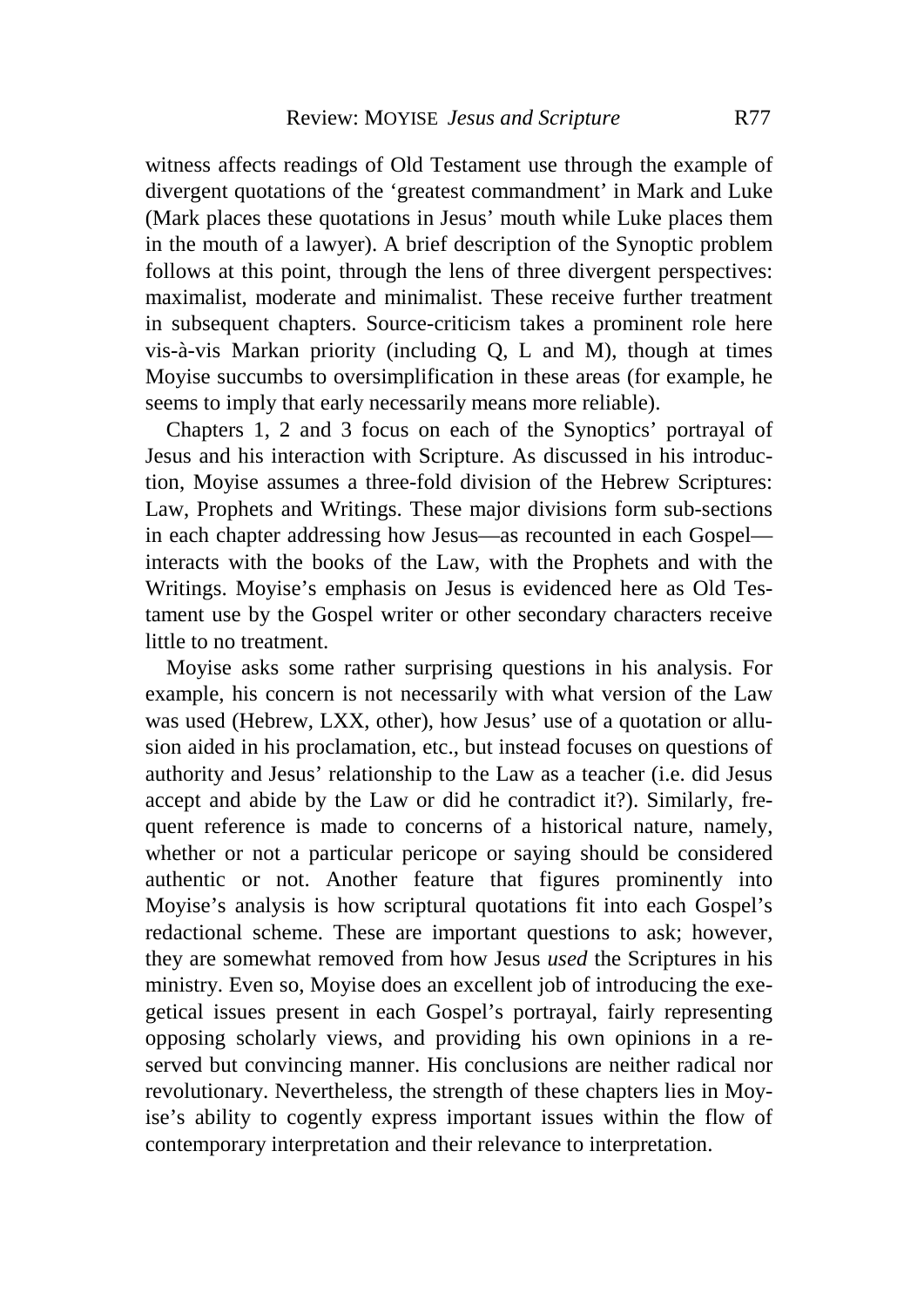## R78 *Journal of Greco-Roman Christianity and Judaism* 8

Chapter 4, with its focus on John's Gospel, requires some additional comments vis-à-vis its dissimilarity as compared to the Synoptics. First, Moyise organizes the material differently, attending to explicit quotations, allusions and the phrase 'King of the Jews' rather than the three-fold Law, Prophets and Writings division. The Gospel's choice of Scripture paints a different picture of Jesus as compared to the Synoptics. For example, Moyise argues that in the bread of life discourse, John's portrayal reveals a Jesus who is an expert in the Law and whose exposition is characterized by (a high) christological fulfillment. In terms of historicity, Moyise describes (though he does not engage) the consensus view, which sees very little historical reliability in Jesus' use of Scripture. Even with the Johannine emphases removed, John's Jesus is not contradictory to the Synoptic Jesus.

The final chapters (5, 6 and 7) move beyond a descriptive programme in an effort to articulate various methods of harmonization, that is to say, the practice of determining historicity. Chapter 5 presents the minimalist view, Chapter 6 presents the moderate view and Chapter 7 presents the maximalist view. Moyise argues that the theory of Markan priority led to a minimalist view; the ambiguity of Mark's Jesus presents an authentic, underdeveloped picture in comparison to later, theologically motivated developments and expansions. The minimalist view wants to draw a line between the authentic Jesus and the early church vis-à-vis how that may have influenced the Gospels' choice of Scripture. Three important thinkers are mentioned: Geza Vermes, who emphasizes the Jewishness of Jesus as opposed to a 'Christian Jesus'; John Dominic Crossan, who emphasizes Jesus the witty peasant, characterized by his socially subversive aphorisms rather than elegant exegesis; and Marcus Borg, who, while remaining a minimalist, heads in a more moderate direction.

The moderate view gets its name from the belief that a moderate amount of material in the Gospels should be considered reliable. Moderates often assert that Jesus may have repeated himself from time to time and accept Q as reliable. Moyise points to themes representative of a more developed Jesus: an urgent eschatological prophet (a development from Schweitzer's apocalyptic prophet), rejected stone, smitten shepherd (taken from a variety of Old Testament texts), son of man (in an effort to identify himself with the nation of Israel) and an interpreter of the Law (which qualifies the notion of Jesus as a law-keeping Jew). Moyise finishes this chapter with a brief description of James Dunn's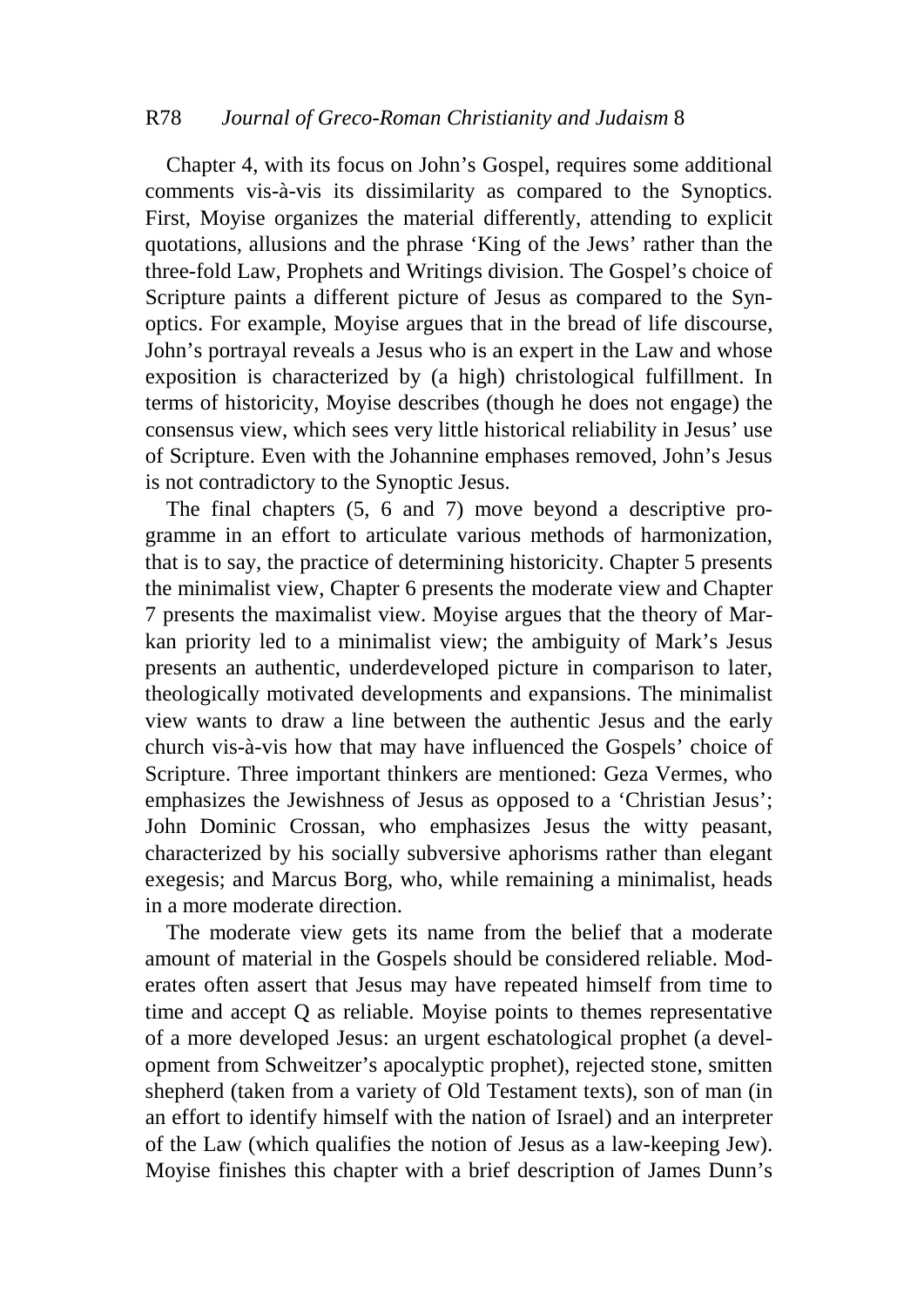and N.T. Wright's moderate perspective on Jesus and Scripture. Dunn's 'performance' paradigm re-visions the redactional motivations of Matthew and Luke, while Wright rejects atomistic application of historical criteria, finding most sayings authentic as he fits apparent contradictions into Jesus' self-understanding in the initiation a new exodus.

Maximalist tendencies are usually restricted to rather conservative, confessional stances on Scripture, questioning the objectivity of historical criteria, rejecting the potentially over-critical readings of Matthew and Luke that are characteristic of source criticism and an attempt to rescue 'inauthentic' expressions of high Christology. Charles Kimball and R.T. France are presented as major proponents of the maximalist view. Kimball, constraining his study to Luke's Gospel, asserts that because Jesus' method of interpretation fits with early Jewish methods, these pericope may be considered authentic. France also sees Jesus' interpretation as a reflection of the contemporary Jewish milieu, though suggests that Jesus' understanding of Scripture is closer to the original sense. Moyise's description of the proponents of minimalist, moderate and maximalist views, though brief, is instructive and contains helpful illustrative examples. Unfortunately, some of these advocates are quite dated and may not reflect the cutting edge of research from these perspectives.

Moyise briefly concludes by providing some insight into the convictions held by proponents of the variant historical perspectives. This is perceptive and aids the reader in sifting through the wash of information presented in earlier chapters. As Moyise admits, he is sympathetic to moderates yet desires his readers to thoughtfully engage the texts and make up their own minds. Moyise thus concludes with a provision for further reading via a select bibliography.

Rather than being a book devoted primarily to the New Testament's use of the Old Testament (as is to be expected from the title), this work reads more like a work on the historical Jesus, with typical Old Testament in the New Testament concerns fitting within that rubric. This is a worthwhile study; however, my initial expectations—created by the choice in title—were disrupted. For students interested in historical Jesus research and how the use of the Old Testament figures into that field, this book is a good introduction that fairly weighs divergent perspectives. On the other hand, the (over)emphasis on the historical Jesus, especially in the latter half of the book, may be disappointing for